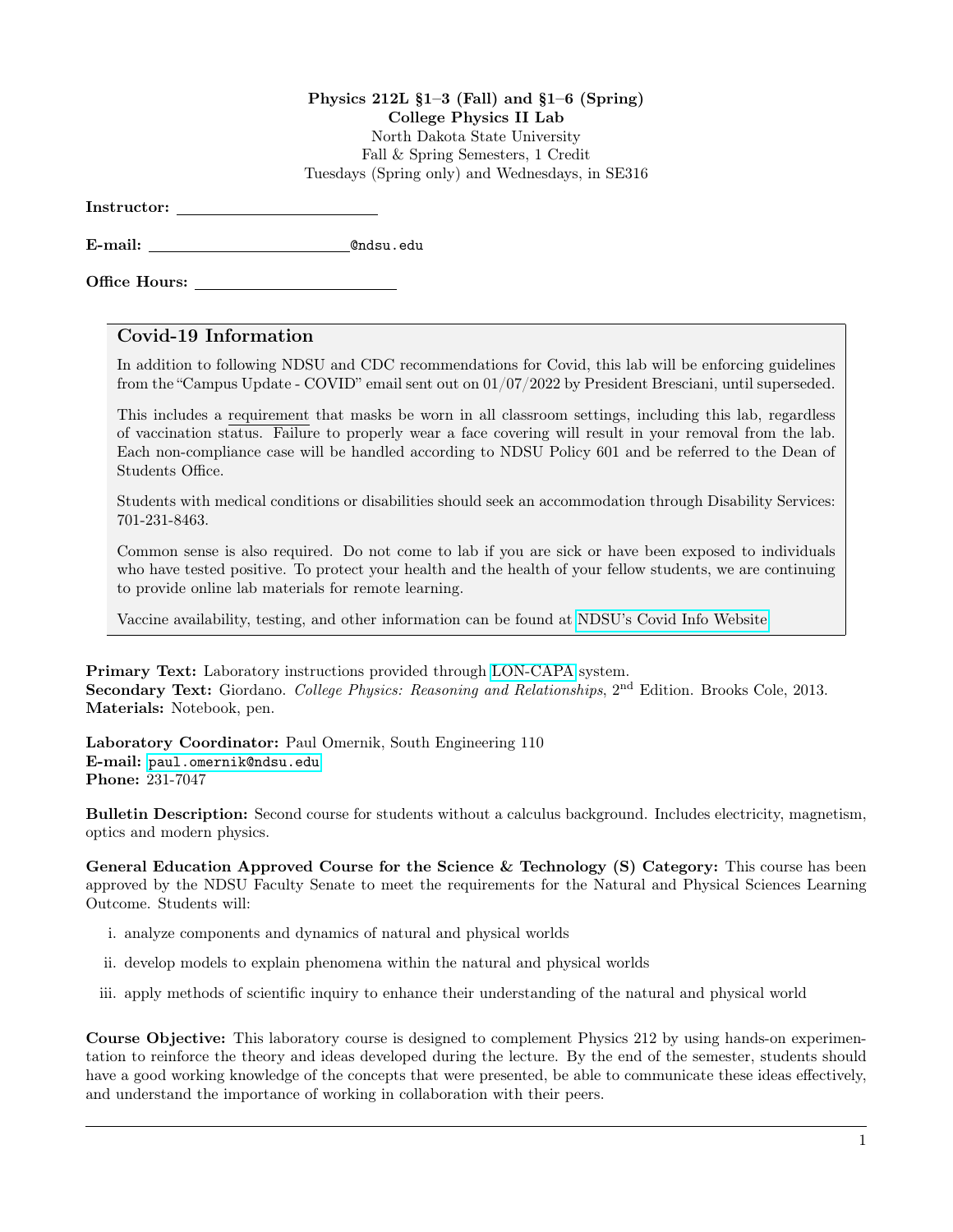Prerequisite: Physics 211 & 211L.

Class Expectations: Students are expected to attend all laboratory exercises and to have read the relevant material prior to each meeting. Students are expected to treat the instructor and fellow students with respect; this includes arriving to the lab in a timely fashion to avoid disturbing the class.

Students should pair off and sit no more than two to a table. Obvious caveats are if there are more than 24 students in the lab, or if a piece of equipment is broken and irreplaceable on short order. If you feel the desire to sit near friends, sit at adjoining tables, but the two-student-per-table requirement still exists, and each pair of students are expected to turn in their own lab.

Students are also expected to treat all lab equipment properly. This includes, but is not limited to, experimentspecific equipment, lab computers, desks, and stools. Damaging or defacing department property in any way is not acceptable. Students caught being malicious to equipment will be expelled from the class.

The only personal effects students are expected to provide are a pen or pencil, and a notebook. Other personal items should be kept stowed away from the lab tables. Lab rooms are active environments: people are moving around, equipment is constantly in flux, and some labs deal with liquids.

Specifically, it is department policy that phones should be silenced and put away during your time in the lab. If your phone is damaged because it was not put away, you are responsible for anything that happens to it.

Class Procedure: Each lab period will begin with a brief discussion of theory and ideas which are relevant to the lab, as well as an overview of the lab procedure. In order for me to keep this brief, it is necessary for you to have read the lab material before class begins.

After work on the lab has begun, I will check with each group to make sure the experiment is proceeding satisfactorily. If you have any questions during the lab or are in need of clarification, please do not hesitate to ask me immediately.

Assignments and Grading: I will grade your assignments based on several criteria. Taken into account will be demonstration of your knowledge of the material, your ability to use the scientific method to arrive at a conclusion, and your ability to effectively communicate that conclusion. Error in your results will not affect the grade you receive, so long as you provide a reasonable explanation for the error. If you notice errors in your results during class time, please let me know and we may be able to correct the problem.

Each lab will be accompanied by a lab worksheet. These worksheets must be completed and returned one week after the associated lab period. Extenuating circumstances may allow for late homework to receive partial credit, but in general, late homework will not be accepted.

Your grade is calculated from the sum of your weekly worksheet scores. Each worksheet will be worth ten  $(10)$ points. The fully-completed assignment with the lowest non-zero score during the semester will be dropped. Failing to follow the lab procedure to completion is a zero, and will not count toward the dropped lab.

Your final grade in Physics 110L will be based on the following scale:

 $A - > 90\%$  $B - > 80\%$  $C - \ge 70\%$  $D - > 60\%$  $F - < 60\%$ .

Failure to turn in one lab assignment will reduce your final grade by one letter. Failure to turn in two or more lab assignments will result in automatic failure of the course.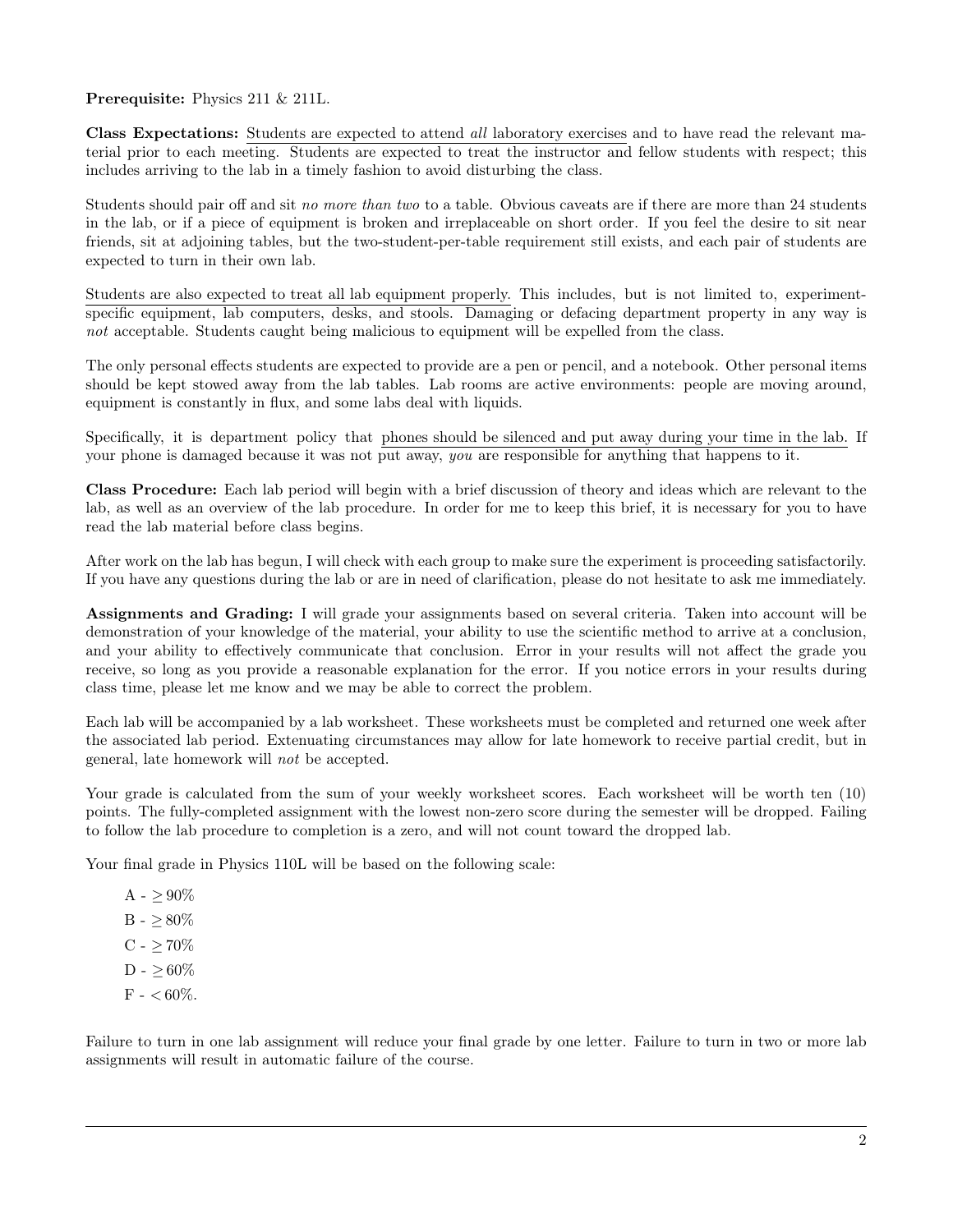General Education Outcomes & Student Learning Assessment: Weekly worksheets will assess the degree of having reached our General Education Approved learning outcomes in the three categories outlined above, and reiterated here.

In reading each lab and completing each experiment, students will build on their knowledge of electrostatics, simple circuits and their components and optics. In performing these experiments and taking measurements, students will

i. analyze components and dynamics of natural and physical worlds.

Students will perform experiments, take measurements, make calculations and generate and interpret graphical representations of data to

ii. develop models to explain phenomena within the natural and physical worlds.

Additionally, students will build on hypotheses and collect, analyze, and interpret data relating to electrostatic charge, circuits and their components, and optics. Students will develop the tools to make further observations of the physical world and form their own questions about new phenomena, and be able to

iii. apply methods of scientific inquiry to enhance their understanding of the natural and physical world.

Attendance: Attending all lab exercises is mandatory. Make-up labs will be considered only in the case of emergencies and at the discretion of the lab instructor. Unless explicitly noted, assume class is occurring as scheduled.

Lab make-ups must be attended by your teaching assistant or arranged with another teaching assistant. Make-ups cannot be done without a TA present.

Veterans and student service members with special circumstances or who are activated are encouraged to notify the instructor as soon as possible and are encouraged to provide Activation Orders.

Feedback: Students are invited to share any concerns they have about the course or their performance with the instructor at any time.

Labs: An approximate list of labs are as follows:

| Electrostatics                                      |
|-----------------------------------------------------|
| Gauss' Law                                          |
| Electrical Measurement I                            |
| Electrical Measurement II                           |
| The Oscilloscope                                    |
| <b>RC</b> Circuits                                  |
| Transformers                                        |
| <b>RL</b> Circuits                                  |
| RLC Circuits                                        |
| Reflection, Refraction, & Total Internal Reflection |
| Geometrical Optics                                  |
| Optical Instruments                                 |
| Interference & Diffraction                          |
|                                                     |

Any students with disabilities or other special needs, who need special accommodations in this course, are invited to share these concerns or requests with the instructor and contact the [Disability Services Office](https://www.ndsu.edu/disabilityservices/) (www.ndsu.edu/  $disability services$  ) as soon as possible.

The academic community is operated on the basis of honesty, integrity, and fair play. [NDSU Policy 335: Code of](https://www.ndsu.edu/fileadmin/policy/335.pdf) [Academic Responsibility and Conduct](https://www.ndsu.edu/fileadmin/policy/335.pdf) applies to cases in which cheating, plagiarism, or other academic misconduct have occurred in an instructional context. Students found guilty of academic misconduct are subject to penalties, up to and possibly including suspension and/or expulsion. Student academic misconduct records are maintained by the